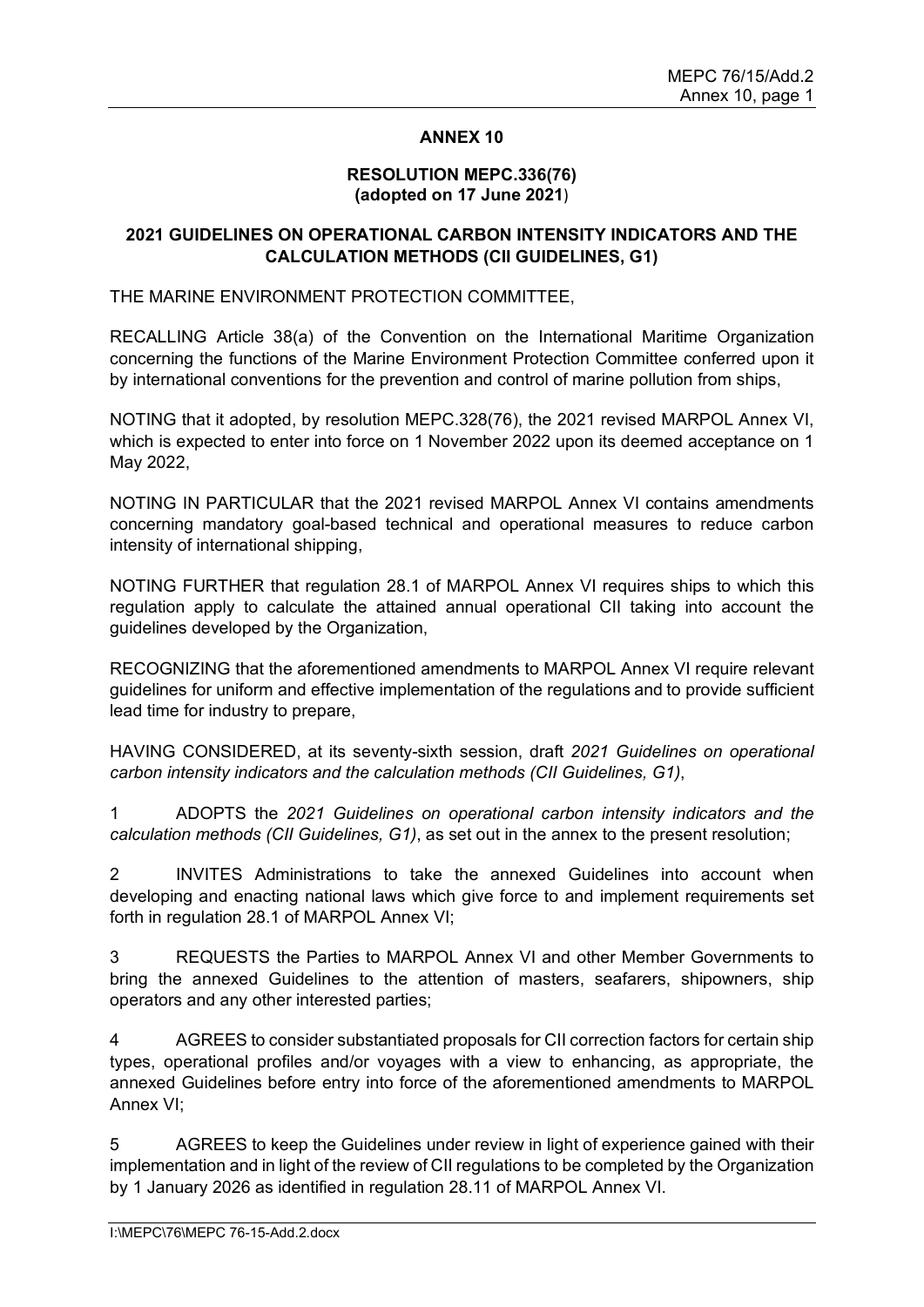# ANNEX

# **2021 GUIDELINES ON OPERATIONAL CARBON INTENSITY INDICATORS AND THE CALCULATION METHODS (CII GUIDELINES, G1)**

## **1 Introduction**

1.1 In the *Initial IMO Strategy on Reduction of GHG Emissions from Ships* (Resolution MEPC.304(72)), the level of ambition on carbon intensity of international shipping is quantified by the  $CO<sub>2</sub>$  emissions per transport work, as an average across international shipping.

1.2 These Guidelines address the calculation methods and the applicability of the operational carbon intensity indicator (CII) for individual ships to which chapter 4 of MARPOL Annex VI, as amended, applies.

### **2 Definitions**

2.1 *MARPOL* means the International Convention for the Prevention of Pollution from Ships, 1973, as modified by the Protocols of 1978 and 1997 relating thereto, as amended.

2.2 *IMO DCS* means the data collection system for fuel oil consumption of ships referred to in regulation 27 and related provisions of MARPOL Annex VI.

2.3 For the purpose of these Guidelines, the definitions in MARPOL Annex VI, as amended, apply.

2.4 The metrics indicating the average  $CO<sub>2</sub>$  emissions per transport work of a ship are generally referred to as operational carbon intensity indicator (CII) in these Guidelines.

- .1 A specific CII calculated based on the actual or estimated mass or volume of the shipment carried on board a ship is generally referred to as *demand-based CII*; and
- .2 A specific CII, in which calculation the capacity of a ship is taken as proxy of the actual mass or volume of the shipment carried on board, is generally referred to as *supply-based CII*.

2.5 The supply-based CII which uses DWT as the capacity is referred to as *AER*, and the supply-based CII which uses GT as the capacity is referred to as *cgDIST*.

## **3 Application**

3.1 For all ships to which regulation 28 of MARPOL Annex VI applies, the operational carbon intensity indicators defined in section 4 should be applied.

3.2 The operational carbon intensity indicators defined in section 5 are encouraged to be additionally used by ships, where applicable, for trial purposes.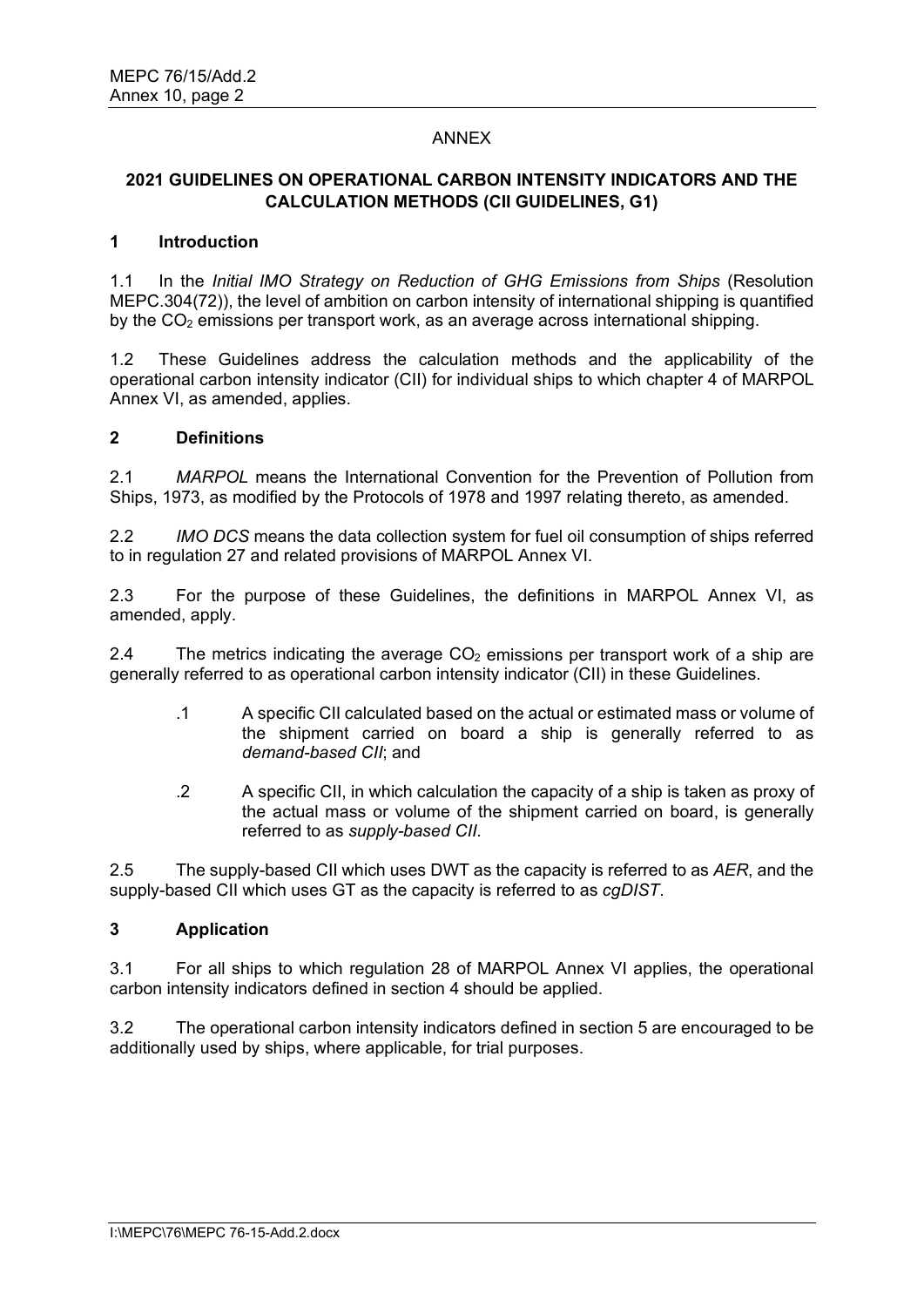#### **4 Operational carbon intensity indicator (CII) of individual ships for use in implementing regulation 28 of MARPOL Annex VI**

In its most simple form, the attained annual operational CII of individual ships is calculated as the ratio of the total mass of  $CO<sub>2</sub>$  (*M*) emitted to the total transport work (*W*) undertaken in a given calendar year, as follows:

$$
attained \,\,CH_{ship} = M/W \qquad (1)
$$

# *4.1 Mass of CO2 emissions (M)*

The total mass of  $CO<sub>2</sub>$  is the sum of  $CO<sub>2</sub>$  emissions (in grams) from all the fuel oil consumed on board a ship in a given calendar year, as follows:

$$
M = F C_j \times C_{F_j} \tag{2}
$$

where:

- $\cdot$   $\quad$   $\dot{J}$  is the fuel oil type;
- $i\in F$  is the total mass (in grams) of consumed fuel oil of type  $\,\dot{J}\,$  in the calendar year, as reported under IMO DCS; and
- $\cdot$   $\quad$   $C_{F_j}$  represents the fuel oil mass to CO $_2$  mass conversion factor for fuel oil type

 $\dot{J}$  , in line with those specified in the 2018 G*uidelines on the method of calculation of the attained Energy Efficiency Design Index (EEDI) for new ships (resolution MEPC.308(73))*, as may be further amended. In case the type of the fuel oil is not covered by the guidelines, the conversion factor should be obtained from the fuel oil supplier supported by documentary evidence.

## *4.2 Transport work (W)*

In the absence of the data on actual transport work, the supply-based transport work (*Ws*) can be taken as a proxy, which is defined as the product of a shipʹs capacity and the distance travelled in a given calendar year, as follows:

$$
W_s = C \times D_t \tag{3}
$$

where:

- *C* represents the shipʹs capacity:
	- For bulk carriers, tankers, container ships, gas carriers, LNG carriers, ro-ro cargo ships, general cargo ships, refrigerated cargo carrier and combination carriers, deadweight tonnage  $(DWT)^1$  $(DWT)^1$  should be used as Capacity;
	- For cruise passenger ships, ro-ro cargo ships (vehicle carriers) and ro-ro passenger ships, gross tonnage  $(GT)^2$  $(GT)^2$  should be used as Capacity; and
- $D_t$  represents the total distance travelled (in nautical miles), as reported under IMO DCS.

<span id="page-2-1"></span><sup>2</sup> Gross tonnage (GT) should be calculated in accordance with the International Convention on Tonnage Measurement of Ships, 1969.

<span id="page-2-0"></span>Deadweight tonnage (DWT) means the difference in tonnes between the displacement of a ship in water of relative density of 1,025 kg/m3 at the summer load draught and the lightweight of the ship. The summer load draught should be taken as the maximum summer draught as certified in the stability booklet approved by the Administration or any organization recognized by it.<br>Cross toppage (GT) should be calculated in accordance